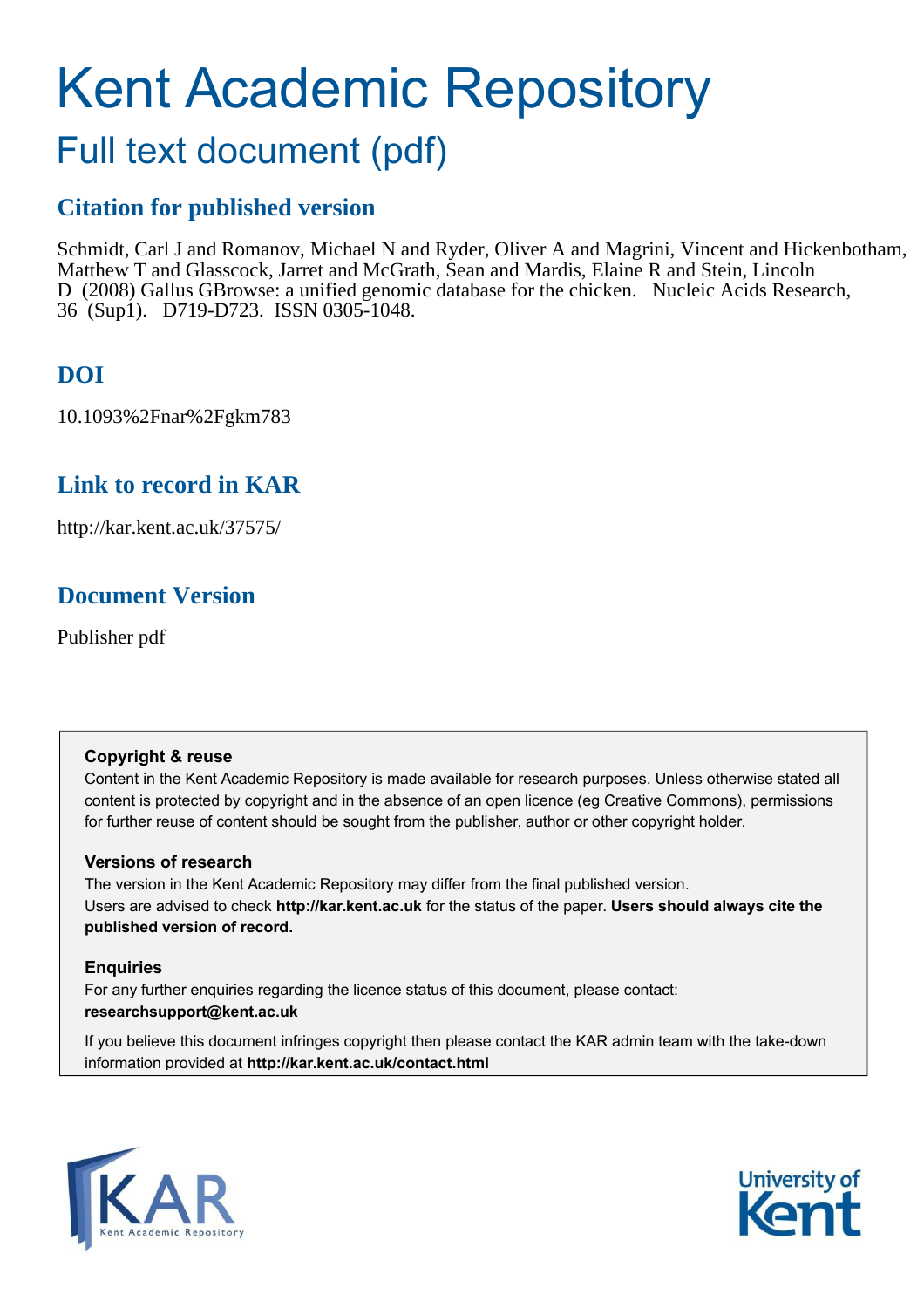## Gallus GBrowse: a unified genomic database for the chicken

Carl J. Schmidt<sup>1,\*</sup>, Michael Romanov<sup>2</sup>, Oliver Ryder<sup>2</sup>, Vincent Magrini<sup>3</sup>, Matthew Hickenbotham<sup>3</sup>, Jarret Glasscock<sup>3</sup>, Sean McGrath<sup>3</sup>, Elaine Mardis<sup>3</sup> and Lincoln D. Stein $<sup>4</sup>$ </sup>

<sup>1</sup>Department of Animal and Food Sciences, University of Delaware, Newark, DE 19706, <sup>2</sup>Conservation and Research for Endangered Species, Zoological Society of San Diego, San Diego, CA 92112-0551, <sup>3</sup>Genome Sequencing Center, Washington University School of Medicine, St. Louis, MO 63108 and <sup>4</sup>Cold Spring Harbor Laboratory, Bungtown Road, Cold Spring Harbor, NY 11724, USA

Received August 10, 2007; Revised September 12, 2007; Accepted September 17, 2007

#### ABSTRACT

Gallus GBrowse [\(http://birdbase.net/cgi-bin/](http://birdbase.net/cgi-bin/) gbrowse/gallus/) provides online access to genomic and other information about the chicken, Gallus gallus. The information provided by this resource includes predicted genes and Gene Ontology (GO) terms, links to Gallus In Situ Hybridization Analysis (GEISHA), Unigene and Reactome, the genomic positions of chicken genetic markers, SNPs and microarray probes, and mappings from turkey, condor and zebra finch DNA and EST sequences to the chicken genome. We also provide a BLAT server [\(http://birdbase.net/cgi-bin/webBlat\)](http://birdbase.net/cgi-bin/webBlat) for matching user-provided sequences to the chicken genome. These tools make the Gallus GBrowse server a valuable resource for researchers seeking genomic information regarding the chicken and other avian species.

#### INTRODUCTION

The chicken (*Gallus gallus*) has played important roles in both scientific research and the general health and welfare of humans. For example, in the field of developmental biology, the chicken embryo model has provided insight into many developmental processes including cell migration  $(1-3)$ , limb development  $(4,5)$  and eye formation (6–8). The discovery of avian oncogenic viruses helped highlight the importance of specific genes in tumorigenesis and the chicken continues to be a popular model system for cancer and other diseases (9–11). As a food source, the chicken was domesticated in Asia  $\sim$ 7000–10 000 years ago and has undergone intensive selection for both egg and meat production over the past 60–70 years. In 2005, the United States (source: USDA National Agricultural Statistics Service) alone produced and consumed 30 billion pounds and exported another 5 billion pounds of chicken meat. In that same year, 90 billion eggs were produced in the United States. Clearly, the chicken plays an important role as both a model organism and as a food resource.

An enormous amount of genomic information and resources are available for the chicken. The genomic sequence of  $\sim$ 1 billion nucleotides was completed (12) and released in 2004 and then updated in 2006. A total of 3 335 290 SNPS (13) have been deposited in GenBank and over 1000 microsatellite (MS) and other genetic markers have been identified (14,15). At least five microarray platforms are available, and the *Gallus In Situ* Hybridization Analysis (GEISHA) (16) project is providing detailed descriptions of the embryonic expression pattern of many chicken genes. A centralized, web accessible, chicken database would provide a valuable resource for common access to this data. To begin providing such a resource, we have developed a Generic Model Organism Database (GMOD) (17) *Gallus* GBrowse site along with a BLAT server for searching the chicken genome. This site provides access to many chicken resources, along with mappings of turkey, condor and zebra finch nucleotide sequences to the chicken genome.

#### GALLUS GBROWSE DATA

The draft chicken genomic sequence (V2.1), produced by the Genome Sequencing Center at Washington University of St. Louis, was downloaded from the UCSC Genome Browser Gateway. The GMOD GBrowse viewer (17) in combination with a MySQL database management system is used to store, search and display annotation of the chicken genome. The GBrowse web page provides user access and is organized along themes including genes, gene expression platforms, gene expression data,

\*To whom correspondence should be addressed. Tel: +1 302 831 1334; Fax: +1 302 831 2822; Email: schmidtc@udel.edu

2007 The Author(s)

This is an Open Access article distributed under the terms of the Creative Commons Attribution Non-Commercial License (<http://creativecommons.org/licenses/> by-nc/2.0/uk/) which permits unrestricted non-commercial use, distribution, and reproduction in any medium, provided the original work is properly cited.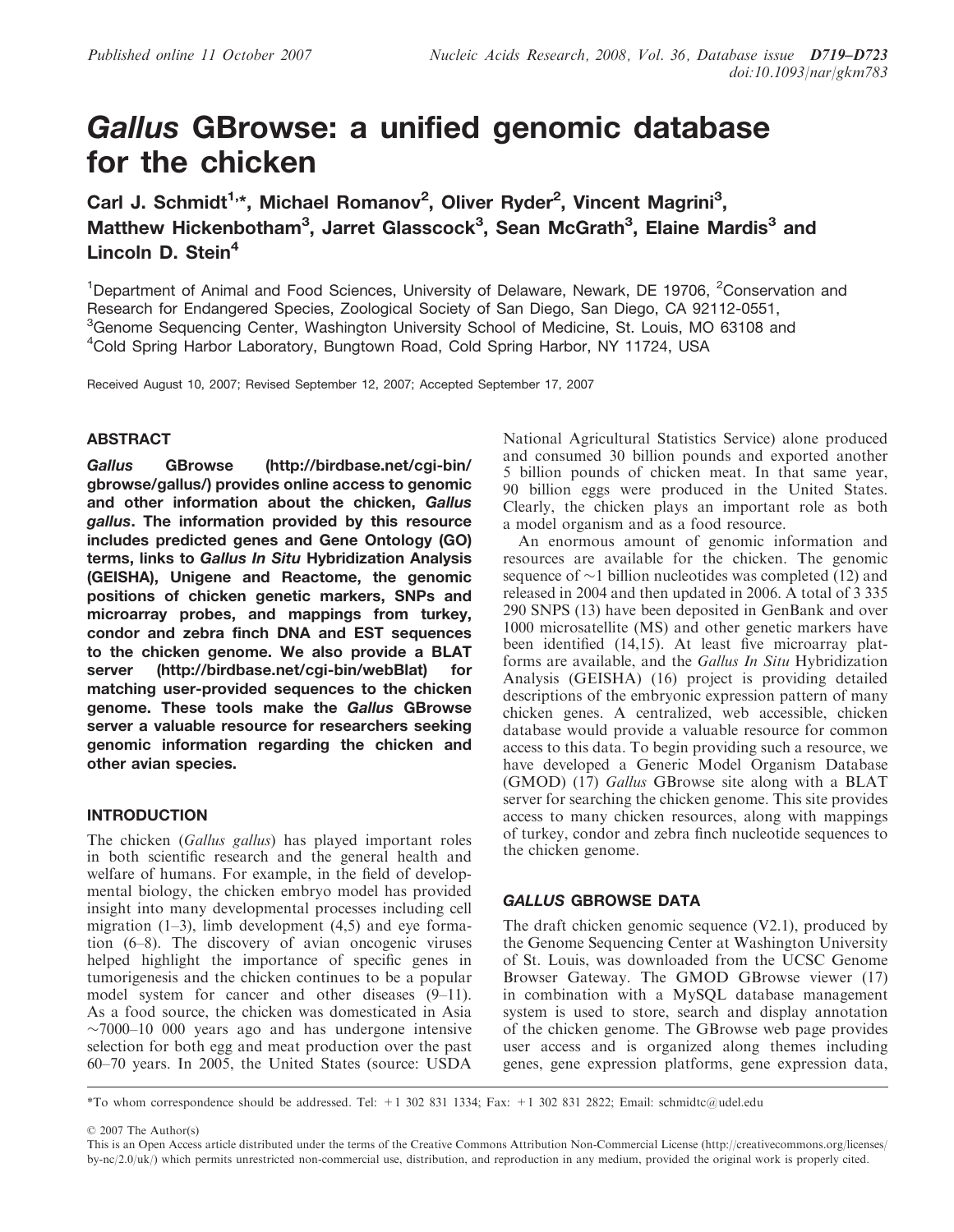Gene Ontology (GO) and pathways, markers and SNPs and other avian species.

#### Genes

The gene positions were defined based upon NCBI RefSeq and Ensembl cDNA predictions. These are provided as separate tracks in the GBrowse. In addition, predicted non-coding RNA genes and exon/intron positions are provided based on Ensembl predictions.

#### Gene expression platforms

These allow visualizing the positions of probes from five array platforms in the context of the chicken genome. Probe sequences for the Delmar (18), Avian Macrophage (19,20), Chicken 13K (21) and the Chicken Oligo microarray [\(http://www.grl.steelecenter.arizona.](http://www.grl.steelecenter.arizona) edu/products.asp) were aligned with the chicken genomic sequence using BLAT (22). The probe positions for the Affymetrix Chicken Genome Array were obtained from the NetAffx alignment file provided by Affymetrix.

#### Gene expression

Currently, two sets of gene expression data are accessed from *Gallus* GBrowse: GEISHA (16) and Unigene (23). The GEISHA project aims to describe the expression pattern of genes in the chicken embryo between Hamburger and Hamilton stages 1–25. The Unigene information is derived from the Unigene expression profiler, which describes the expression pattern for a gene based on EST analysis.

#### Gene ontologies and pathways

One set of tracks displays GO (24,25) terms for a given gene. GO terms were obtained from the Gene Ontology Annotation (GOA) Database via the NCBI database gene2go file. Hovering the mouse over the glyph will display the assigned GO term, while clicking on the link will connect to the Amigo term definition.

Reactome (26,27) is a human-centric curated knowledge base of biological pathways and pathways for other species are predicted by gene ortholog relationships. The *Gallus* GBrowse Reactome glyph links to the gene summary page in the Reactome knowledge base for the corresponding chicken gene. From the Reactome summary page, one can then access all pertinent information regarding the gene, including the reactions, pathways and molecular complexes the gene product participates in, as well as the gene's orthologs in human and other model species.

#### Markers and SNPS

Markers were obtained from the NCBI UniSTS ftp site, or from a sequence file provided by Dr Martien Groenen (Wageningen University). The genomic locations of these sequences were then determined by BLAT analysis. SNPs were also mapped to the genome by BLAT using the flanking sequence obtained from the NCBI dbSNP database. Because of the high density of SNPs mapped (>3 000 000) to the chicken genome, the SNP track is only visualized at a zoom scale of 250 000 nucleotides or lower. Clicking on an individual SNPs glyph will link to the NCBI cluster report for that SNP.

#### Other avian species

To help integrate analysis of the chicken with other avian species, genomic and cDNA data from the turkey (28–31), condor and zebra finch (32,33) have been mapped to the chicken genome by BLAT. Turkey DNA and zebra finch DNA sequences were obtained from NCBI along with the condor MS sequences. The condor 454 sequences were derived from fibroblast ESTs determined using the 454 sequencing technology (34).

#### DNA

This track visualizes the DNA sequence of the current region. The nucleotide sequence is only presented at a zoom of 100 base pairs. At higher zoom levels, the  $\%$ GC content is displayed.

#### QUERY TOOLS

The *Gallus* GBrowse web page provides an integrated query interface. Specific chromosomal regions of 10 megabases or less can be accessed with known nucleotide coordinates using the Landmark or Region search box (Figure 1). This same search box can be used to locate specific information stored in the GBrowse database. For example, one can search for all genes annotated with the GO term 'apoptosis' by inserting 'GO:apoptosis' in the Landmark or Region box (Figure 2). This yields a total of 14 genes that have been annotated with 'apoptosis' in the chicken genome. A complete listing of all query prefix terms (such as GO) is provided in the *Gallus* GBrowse help pages.

One of the more challenging aspects of using many genomic databases is searching based on a gene name. As a convention, *Gallus* GBrowse uses chicken gene names assigned by NCBI and entering a search in the syntax 'NCBI:gene name' will typically recover the desired information. Another approach can be to use a homologous nucleotide or protein sequence and the BLAT server (below) to identify the chromosomal location of the gene of interest.

A BLAT server is provided (<http://birdbase.net/cgi-bin/> webBlat) to allow searching the chicken genome with either nucleotide or protein sequences. Two databases are provided, one containing the nucleotide sequence (Chicken Genome untranslated) and the other containing the chicken genome translated in all reading frames (Chicken Genome translated). To successfully execute a BLAT search, the appropriate database must be selected for nucleotide (untranslated) or protein (translated) input sequence. Results from the BLAT analysis are returned as two web links, one showing the alignment of the query sequence with the matched chicken genomic sequence, and the second displaying the *Gallus* GBrowse viewer focused on the region of the aligned query sequence.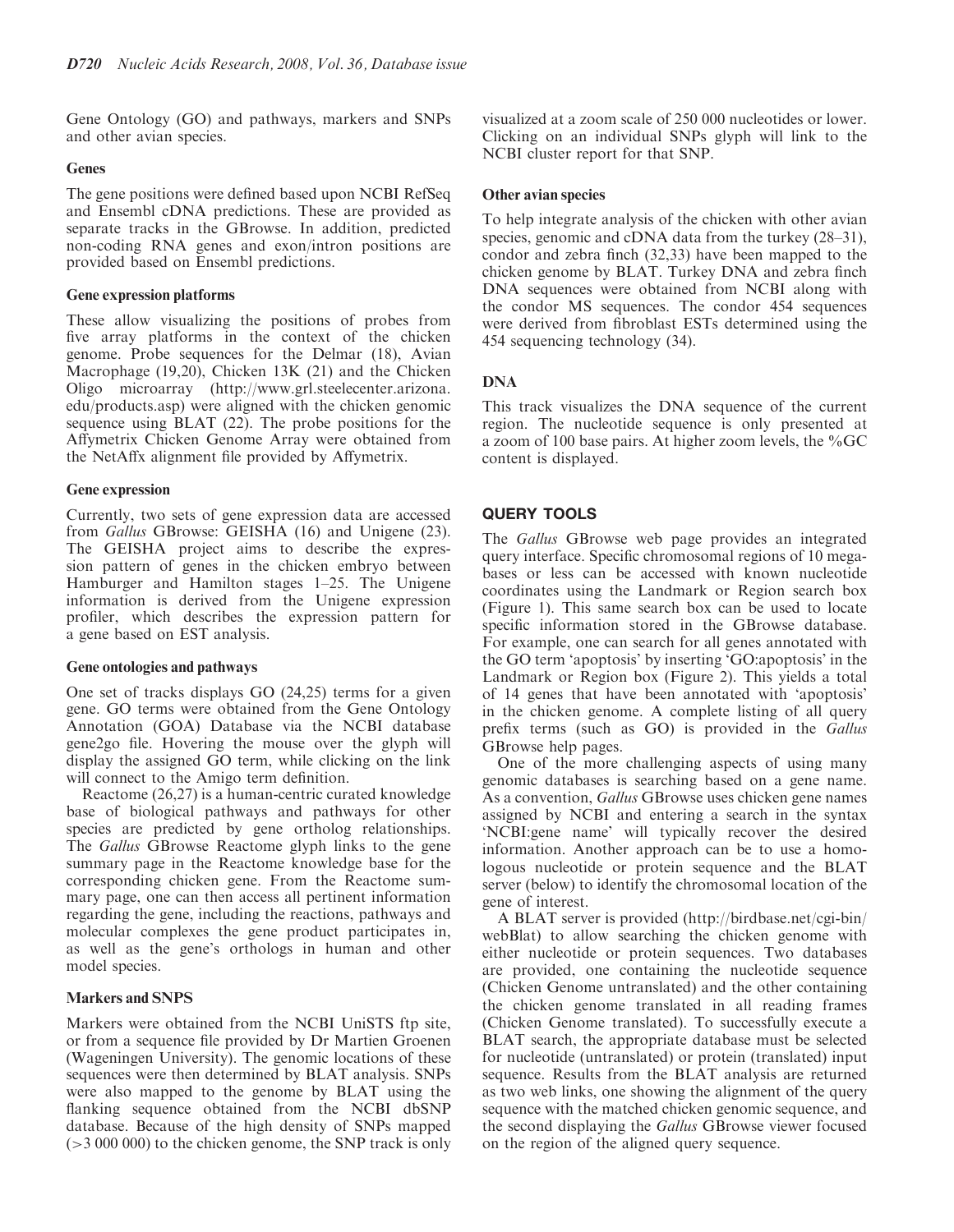#### **Gallus Genome GBrowse**

#### Showing 40.14 kbp from chr19, positions 5,129,862 to 5,170,001

# El Instructions<br>Search using a sequence name, gene name, locus, or other landmark. The wildcard character \* is allowed. To center on a location, click the ruler. Use the Scroll/Zoom buttons to change<br>magnification and posi

Examples: chr1, chr2, chr3, chr4, chr5, chr6, chr7, chr8, chr9, chr10, chr11, chr12, chr13, chr14, chr15, chr18, chr18, chr19, chr29, chr29, chr22, chr23, chr24, chr25, chr26, chr27, chr27, chr3, chr3, chr3, chr3, chr3, ch



**Link to Gallus Genome Browser Tracks Explanation** 

| <b>El Tracks</b>                                    |                                  |                          |                                         |  |  |  |  |
|-----------------------------------------------------|----------------------------------|--------------------------|-----------------------------------------|--|--|--|--|
| □ 1. Genes All on All off                           |                                  |                          |                                         |  |  |  |  |
| <sup>V</sup> Ensembl Genes                          | Noncoding Genes                  |                          |                                         |  |  |  |  |
| V NCBI Genes                                        | <b>Processed Transcripts</b>     |                          |                                         |  |  |  |  |
| El 2. Gene Expression Platforms   All on   All off  |                                  |                          |                                         |  |  |  |  |
| Delmar                                              | On AvianMacrophage Array         | On Oligo Array           |                                         |  |  |  |  |
| On Affymetrix                                       | On Chk 13K Array                 |                          |                                         |  |  |  |  |
| E 3. Gene Expression All on All off                 |                                  |                          |                                         |  |  |  |  |
| GEISHA                                              | V Unigene Expression             |                          |                                         |  |  |  |  |
| □ 4. Ontologies and Pathways All on All off         |                                  |                          |                                         |  |  |  |  |
| GO Terms                                            | $ightharpoonup$ Reactome         |                          |                                         |  |  |  |  |
| <b>El 5. Markers and SNPs</b> All on All off        |                                  |                          |                                         |  |  |  |  |
| <b>Markers</b>                                      | $\overline{\triangleright}$ SNPs | <b>WageningenMarkers</b> |                                         |  |  |  |  |
| <b>El 6. Other Avian Species   All on   All off</b> |                                  |                          |                                         |  |  |  |  |
| $\sqrt{\phantom{a}}$ Condor454                      | Condor MS                        | V TurkeyESTs             | <b>Y</b> Zebra FinchEST                 |  |  |  |  |
| <b>El General</b> All on All off                    |                                  |                          |                                         |  |  |  |  |
| $\overline{\triangleright}$ DNA                     |                                  |                          |                                         |  |  |  |  |
|                                                     |                                  |                          | Configure tracks<br><b>Update Image</b> |  |  |  |  |

Figure 1. *Gallus* GBrowse. A portion of chicken chromosome 19 (nucleotides 5129862-5170001) shown with glyphs depicting predicted genes (chicken), links to Unigene, Reactome and Gene Ontology annotation, SNPs and the location of turkey, zebra finch and condor ESTs that have been mapped to the chicken genome.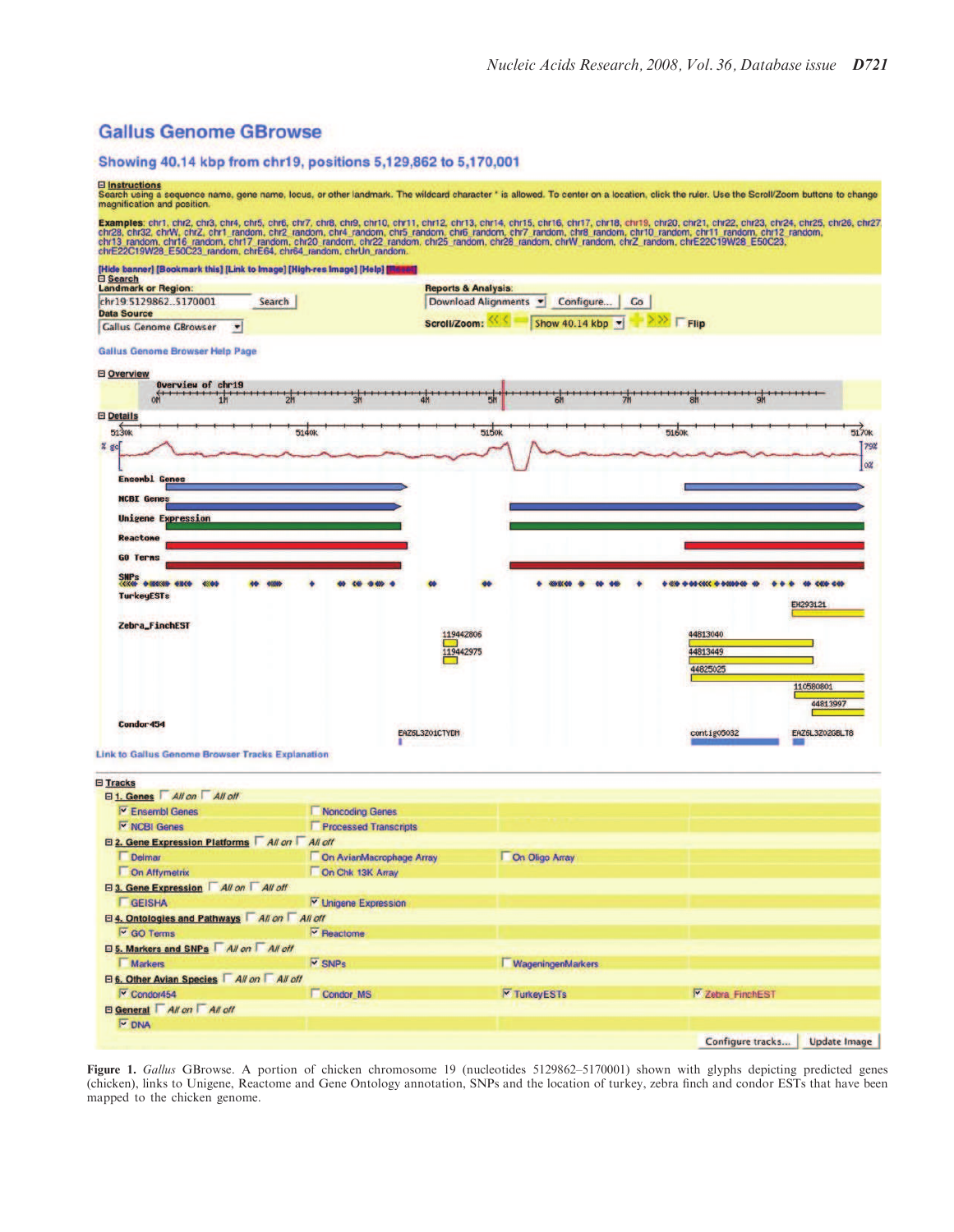#### **Gallus Genome GBrowse**

El Instructions<br>Search using a sequence name, gene name, locus, or other landmark. The wildcard character \* is allowed. To center on a location, click the ruler. Use the Scroll/Zoom buttons to change<br>magnification and posi

Examples: chr1, chr2, chr3, chr4, chr5, chr6, chr7, chr8, chr9, chr10, chr11, chr12, chr13, chr14, chr15, chr18, chr18, chr19, chr2, chr2, chr22, chr22, chr23, chr24, chr25, chr26, chr27, chr2, chr2, chr2, chr2, chr2, chr1

| <b>Landmark or Region:</b>             |                          |        |    |    |                                              |                         | <b>Reports &amp; Analysis:</b> |    |           |           |           |    |    |                         |             |            |      |
|----------------------------------------|--------------------------|--------|----|----|----------------------------------------------|-------------------------|--------------------------------|----|-----------|-----------|-----------|----|----|-------------------------|-------------|------------|------|
| <b>GO:apoptosis</b>                    |                          | Search |    |    |                                              |                         | Download Alignments            |    |           |           | Configure |    | Co |                         |             |            |      |
| <b>Data Source</b>                     |                          |        |    |    |                                              |                         |                                |    |           |           |           |    |    |                         |             |            |      |
| <b>Gallus Genome GBrowser</b>          | $\overline{\phantom{a}}$ |        |    |    |                                              |                         |                                |    |           |           |           |    |    |                         |             |            |      |
| <b>Gallus Genome Browser Help Page</b> |                          |        |    |    |                                              |                         |                                |    |           |           |           |    |    |                         |             |            |      |
|                                        |                          |        |    |    |                                              |                         |                                |    |           |           |           |    |    |                         |             |            |      |
|                                        |                          |        |    |    | The following 14 regions match your request. |                         |                                |    |           |           |           |    |    |                         |             |            |      |
|                                        |                          |        |    |    |                                              |                         | <b>Matches on chr1</b>         |    |           |           |           |    |    |                         |             |            |      |
| ON                                     |                          |        |    |    |                                              |                         |                                |    |           |           |           |    |    |                         |             |            | 200M |
| <b>Hatches</b>                         |                          |        |    |    | apoptosis                                    |                         |                                |    |           |           |           |    |    |                         |             |            |      |
|                                        | apoptosis GO             |        |    |    | chr1:63.9964.01 Mbp (18.6 kbp)               |                         |                                |    |           |           |           |    |    |                         | $score=n/a$ |            |      |
|                                        |                          |        |    |    |                                              | <b>Matches on chr11</b> |                                |    |           |           |           |    |    |                         |             |            |      |
|                                        |                          |        |    |    |                                              |                         |                                |    |           |           |           |    |    | 17M 18M 19M 20M 21M 17M |             |            |      |
| <b>Matches</b>                         |                          |        |    |    |                                              |                         |                                |    | apoptosis |           |           |    |    |                         |             |            |      |
|                                        | apoptosis GO             |        |    |    | chr11:11.9811.99 Mbp (8.186 kbp)             |                         |                                |    |           |           |           |    |    |                         | $score=n/a$ |            |      |
|                                        |                          |        |    |    |                                              | Matches on chr18        |                                |    |           |           |           |    |    |                         |             |            |      |
| ON                                     |                          |        | zn | ЗM |                                              |                         |                                | 6М |           | УΜ        |           | 8M |    |                         |             | <b>10M</b> |      |
| <b>Hatches</b>                         |                          |        |    |    |                                              |                         |                                |    |           | apoptosis |           |    |    |                         |             |            |      |
|                                        |                          |        |    |    |                                              |                         |                                |    |           |           |           |    |    |                         |             |            |      |
|                                        | apoptosis GO             |        |    |    | chr18:6.6576.681 Mbp (23.25 kbp)             |                         |                                |    |           |           |           |    |    |                         | score=n/a   |            |      |

Figure 2. Searching *Gallus* GBrowse for specific entries. The search term GO:apoptosis was entered in the Landmark or Region box followed by pushing the Search button. A total of 14 entries were found, only three are presented here. Using the mouse to click on the chromosome link will open the browser to that location.

#### FUTURE DIRECTIONS

The *Gallus* GBrowse will be updated as new relevant information becomes available. One near term objective is to incorporate the position of repetitive sequence elements into the GBrowse database. An additional goal is incorporating both microarray and high-throughput EST sequencing data to describe gene expression patterns. Initially this will likely to reflect a simple interpretation of whether or not a gene was detected above background and allow users to determine if a given gene is expressed under the experimental conditions of the microarray or sequencing assay. *Gallus* GBrowse will also be improved by linking genes with the curated ontology efforts of AgBase (35,36). The current GO entries are derived from uncurated, electronic annotation and the AgBase effort should provide a far more reliable and accurate assignment of GO terms. Finally, a long-term goal is to continue incorporating genomic information from other avian species with the adoption of additional GMOD tools and the Chado database schema. We hope to ultimately provide an integrated resource for comparative avian genomics.

#### ACKNOWLEDGEMENTS

We are particularly grateful to Drs Parker Antin, Shane Burgess, Greg Keane, Fiona McCarthy and Kent Reed for their input and encouragement. This work was supported, in part, by the University of Delaware Avian Biosciences Center.

*Conflict of interest statement*. None declared.

#### **REFERENCES**

- 1. Dupin,E., Ziller,C. and Le Douarin,N.M. (1998) The avian embryo as a model in developmental studies: chimeras and in vitro clonal analysis. *Curr. Top. Dev. Biol.*, 36, 1–35.
- 2. Funk,P.E. and Thompson,C.B. (1996) Current concepts in chicken B cell development. *Curr. Top. Microbiol. Immunol.*, 212, 17–28.
- 3. Qureshi,M.A., Heggen,C.L. and Hussain,I. (2000) Avian macrophage: effector functions in health and disease. *Dev. Comp. Immunol.*, 24, 103–119.
- 4. Tickle,C. (1999) Morphogen gradients in vertebrate limb development. *Semin. Cell Dev. Biol.*, 10, 345–351.
- 5. Viallet,J., Garcia,A. and Weydert,A. (2003) Protein phosphatase 2A as a new target for morphogenetic studies in the chick limb. *Biochimie*, 85, 753–762.
- 6. Bailey,T.J., El-Hodiri,H., Zhang,L., Shah,R., Mathers,P.H. and Jamrich,M. (2004) Regulation of vertebrate eye development by Rx genes. *Int. J. Dev. Biol.*, 48, 761–770.
- 7. Glover,J.C. (2003) The development of vestibulo-ocular circuitry in the chicken embryo. *J. Physiol. Paris*, 97, 17–25.
- 8. Naito,J. and Chen,Y. (2004) Morphological features of chick retinal ganglion cells. *Anat. Sci. Int.*, 79, 213–225.
- 9. Davison,T.F. (2003) The immunologists' debt to the chicken. *Br. Poult. Sci.*, 44, 6–21.
- 10. Witter,R.L. (1997) Avian tumor viruses: persistent and evolving pathogens. *Acta Vet. Hung.*, 45, 251–266.
- 11. Fadly,A.M. (1997) Avian retroviruses. *Vet. Clin. North Am. Food Anim. Pract.*, 13, 71–85.
- 12. International Chicken Genome Sequencing Consortium (2004) Sequence and comparative analysis of the chicken genome provide unique perspectives on vertebrate evolution. *Nature*, 432, 695–716.
- 13. Wong,G.K., Liu,B., Wang,J., Zhang,Y., Yang,X., Zhang,Z., Meng,Q., Zhou,J., Li,D. *et al*. (2004) A genetic variation map for